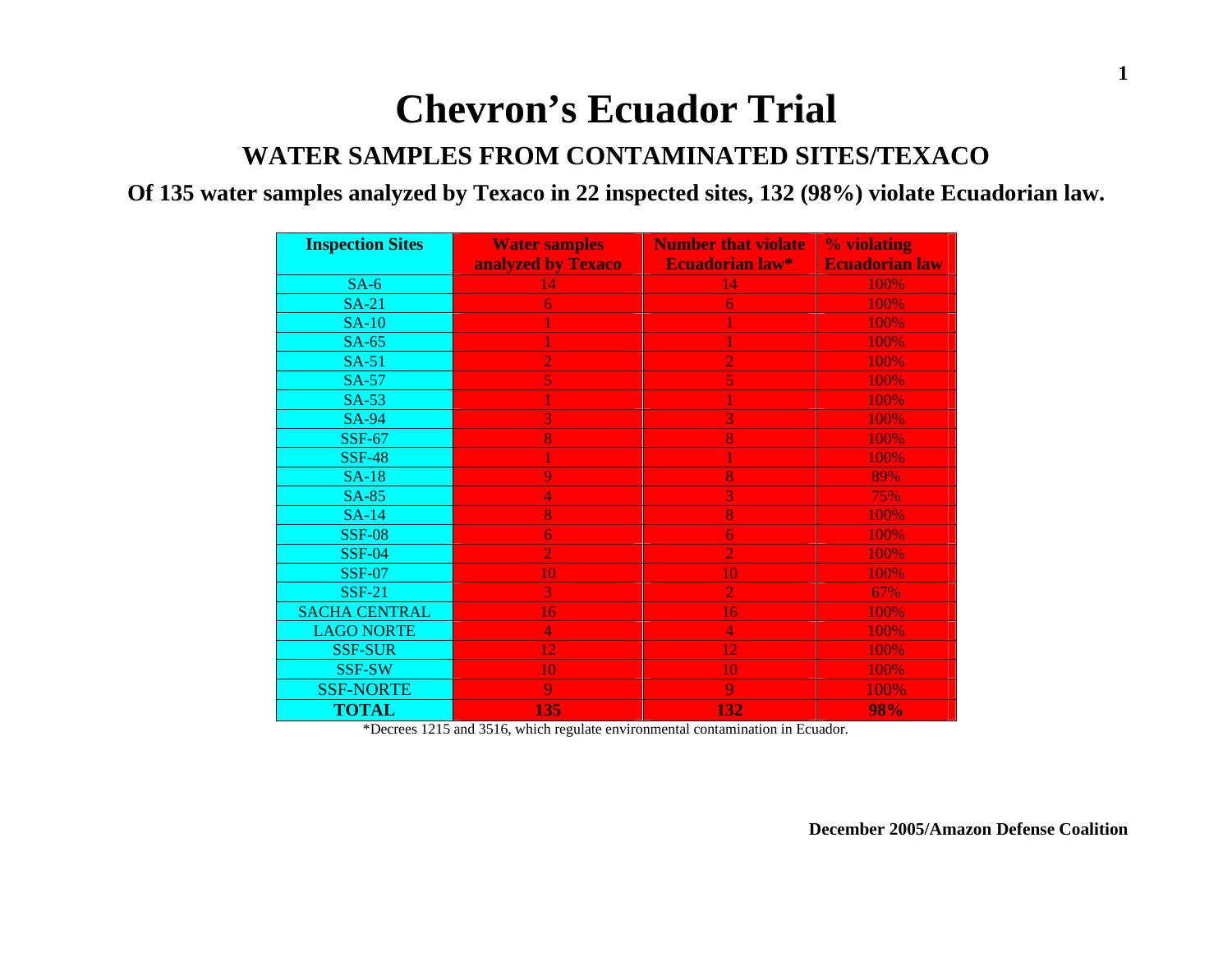# **Chevron's Ecuador Trial**

#### **WATER SAMPLES FROM CONTAMINATED SITES/PLAINTIFFS**

#### **All 53 water samples analyzed by the plaintiffs from 22 inspected sites violate Ecuadorian law.**

| <b>Inspection site</b> | <b>Number violating</b><br><b>Water samples analyzed by the</b> |                          | % violating           |  |
|------------------------|-----------------------------------------------------------------|--------------------------|-----------------------|--|
|                        | <i>plaintiffs</i>                                               | <b>Ecuadorian law</b>    | <b>Ecuadorian law</b> |  |
| $SA-6$                 |                                                                 |                          |                       |  |
| $SA-21$                |                                                                 |                          |                       |  |
| $SA-10$                | $\mathbf{1}$                                                    | $\overline{1}$           | 100%                  |  |
| $SA-65$                | $\overline{2}$                                                  | $\overline{2}$           | 100%                  |  |
| $SA-51$                | 1                                                               | $\overline{1}$           | 100%                  |  |
| $SA-57$                | ٠                                                               |                          |                       |  |
| $SA-53$                | $\overline{2}$                                                  | $\overline{2}$           | 100%                  |  |
| <b>SA-94</b>           | $\overline{2}$                                                  | $\overline{2}$           | 100%                  |  |
| <b>SSF-67</b>          | $\overline{\mathbf{4}}$                                         | $\overline{4}$           | 100%                  |  |
| <b>SSF-48</b>          | 1                                                               | 1                        | 100%                  |  |
| <b>SA-18</b>           | $\overline{4}$                                                  | $\overline{4}$           | 100%                  |  |
| <b>SA-85</b>           | 3                                                               | 3                        | 100%                  |  |
| <b>SA-14</b>           | 6                                                               | $\overline{6}$           | 100%                  |  |
| <b>SSF-08</b>          | 4                                                               | 4                        | 100%                  |  |
| <b>SSF-04</b>          |                                                                 |                          | 100%                  |  |
| <b>SSF-07</b>          |                                                                 |                          |                       |  |
| <b>SSF-21</b>          |                                                                 |                          | 100%                  |  |
| <b>SACHA CENTRAL</b>   | 4                                                               | $\overline{\mathbf{4}}$  | 100%                  |  |
| <b>LAGO NORTE</b>      | 8                                                               | $\overline{8}$           | 100%                  |  |
| <b>SSF-SUR</b>         | $\overline{6}$                                                  | $\overline{6}$           | 100%                  |  |
| <b>SSF-SW</b>          | $\overline{3}$                                                  | $\overline{3}$           | 100%                  |  |
| <b>SSF-NORTE</b>       | $\overline{\phantom{0}}$                                        | $\overline{\phantom{a}}$ | $\equiv$              |  |
| <b>TOTAL</b>           | 53                                                              | 53                       | <b>100%</b>           |  |

\*Decrees 1215 and 3516, which regulate environmental contamination in Ecuador.

**December 2005/Amazon Defense Coalition**